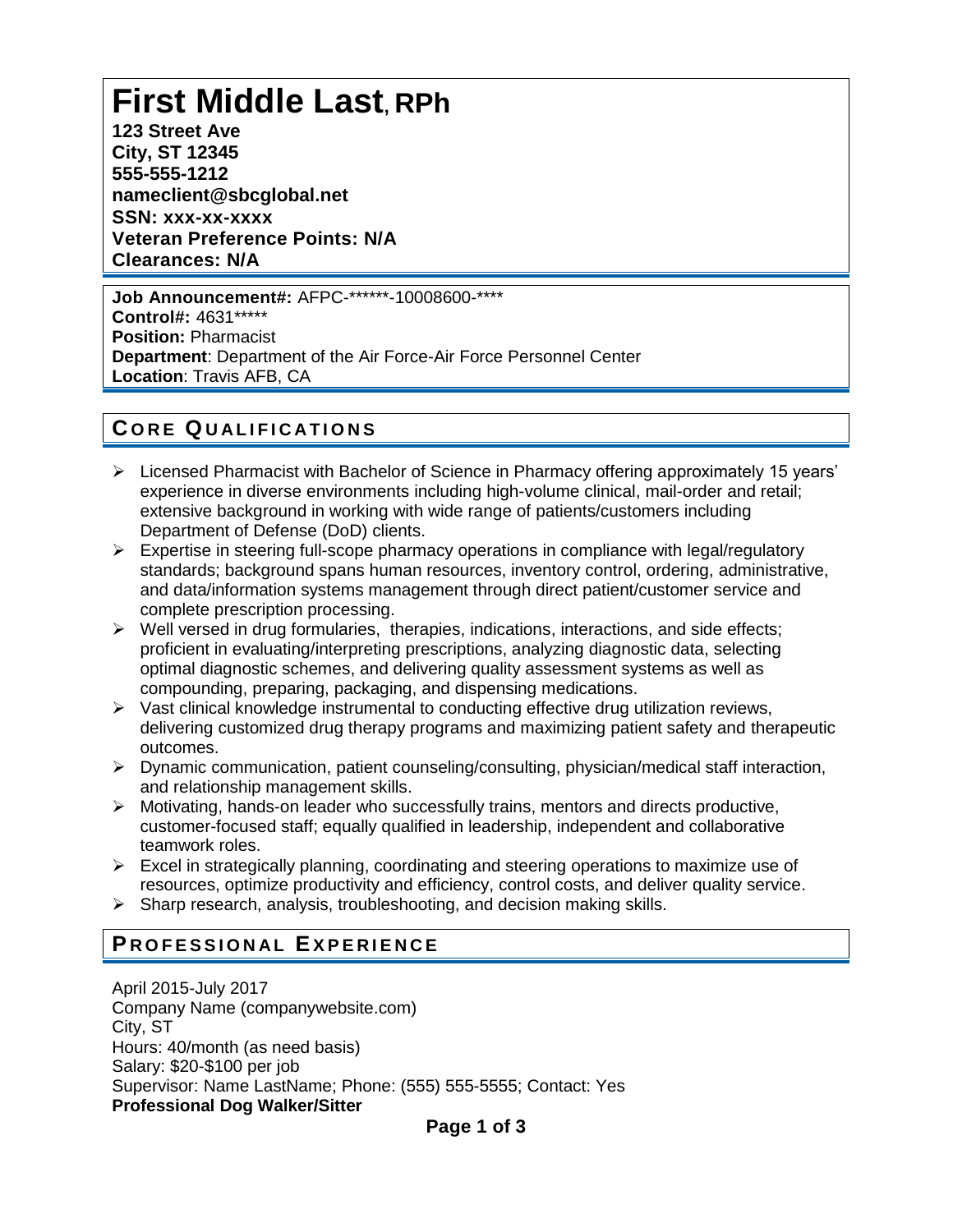*Professional Experience – (Company Name), continued….*

Subsequent to relocating to California, have held filler positions while exploring new career opportunities. Effectively managed schedule via multi-media communications to provide efficient, quality client servicing and efficiently maintained documentation of services provided as well as noted any abnormalities observed. Adapted broad services to meet individual client needs, ensuring satisfaction and building loyalty.

January 2015-March 2015 Name Country Club City, ST Hours: 24/week Salary: \$10.50/hour Supervisor: First Last; Phone: (555) 555-5555; Contact: Yes **Tennis Pro Shop and Court Attendant**

Short-term position focused on supporting operations spanning retail sales and service, point of sale system operation and cash handling through inbound phone call handling, member scheduling, inventory control, and facility/court maintenance. Passed mandatory drug testing required for position.

February 2002-June 2014 Name Health Solutions City, ST Hours: 40/week Salary: \$50/hour Supervisor: Firstname Lastname; Phone: (555) 555-5555; Contact: Yes **Specialist/Clinical Pharmacist – Mail Order Pharmacist**

Collaborated with industry professionals including clinical/nurses, health educators and benefit specialists across delivery of pharmacy services in high-volume environment; encompassed entering and processing prescriptions, reviewing orders and evaluating drug utilization and included handling inbound phone and Internet orders. Actively participated in all functions of Clinical Pharmacy Services spanning pharmaceutical care, medication usage evaluation, adverse drug reaction reporting, therapeutic drug monitoring, and clinical interventions, with specialization in drugs and drug therapies tailored to specific patient needs and including pharmacoeconomic and cost containment concerns. Therapeutic center responsibilities ranged from therapeutic review of patient profiles focused on optimizing outcomes, improving quality and safety of patient drug therapies and contacting prescribers on drug utilization review and physician prescription issues through calling patients to counsel on medications, adverse drug interactions and/or clarifications.

Effectively worked with broad patient/customer population including DoD clients, consistently providing world class service in delivering individualized consultations, expertly responding to inquiries and promptly resolving issues. Recognized with numerous productivity and customer satisfaction awards.

Contributed professional expertise and strong leadership skills toward training and managing new hires and facilitated a motivating, collaborative teamwork environment. Efficiently employed computer applications to input and maintain critical data. Consistently ensured compliance with laws and regulations across both brand and generic substitution standards. Effectively interpreted and applied Standard Operating Procedures (SOPs) and used independent judgment and clinical/pharmaceutical knowledge to make sound decisions. Maintained strict confidentiality of customer and personnel records.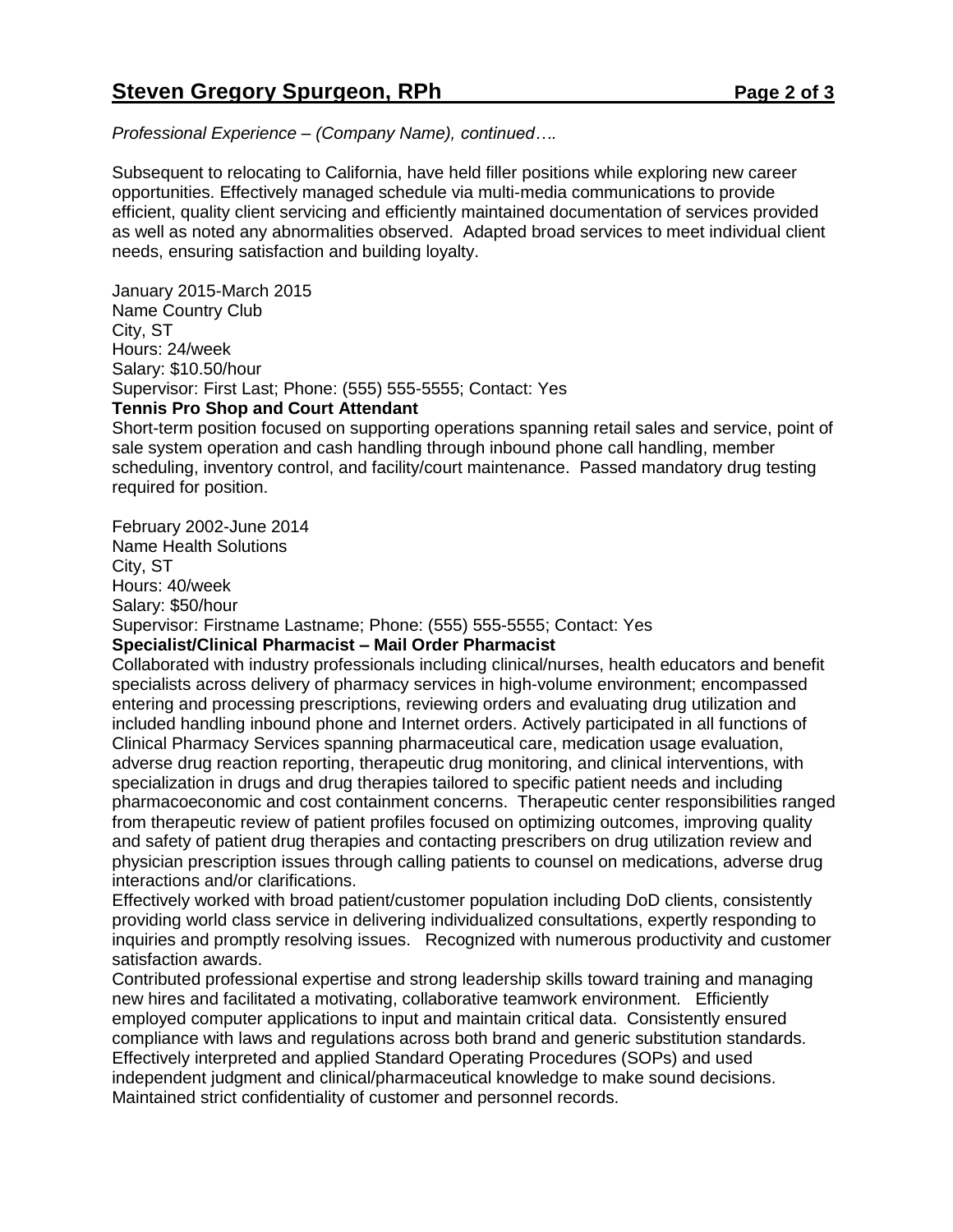October 2000-January 2002 Store Name City, ST Hours: 40/week Salary: \$90K/year Supervisor: First Last; Phone: (555) 555-5555; Contact: Yes

#### **Pharmacist**

Provided quality pharmacy services in high-volume prescription retail environment, with accountability for driving full-scope operations in compliance with legal/regulatory requirements and corporate/internal policies. Effectively trained new hires and mentored staff; successfully built and led team, with strong focus on improving morale and performance through ongoing training in pharmacy operations and customer service practices/methods. Prioritized, organized and managed operations/workflow to productivity, efficiency and profitability while maintaining high customer service levels.

Efficiently served customers and fielded inbound phone orders. Expertly analyzed diagnostic tests data as well as reviewed diagnosis procedures and provided feedback; effectively reviewed and interpreted medication orders. Proficiently compounded, prepared and dispensed prescriptions per physician orders. Actively counseled patients on benefits and side effects of drug therapies and instructed on prescription use/proper protocol to ensure patient safety and mitigate drug interaction; additionally provided medication information to medical staff. Maintained electronic records and patient information; monitored and documented interventions and outcomes of drug therapies. Promptly responded to and resolved customer issues related to drug therapies and pharmacy services.

Strategically controlled inventory and placed orders to maintain optimal levels. Consistently stored, documented and controlled medications in compliance with legal/regulatory standards.

August 1999-August 2000 Store Name Lubbock TX Hours: 40/week Salary: \$90K/year Supervisor FirstName LastName; Phone: (555) 555-5555; Contact: Yes **Pharmacist** Please reference Pharmacist, Wal-Mart, 2000-2002 description above.

#### **E D U C A T I O N**

University of Name Degree: B.S. Pharmacy Earned: May 1994 GPA: 2.9 / 4.0 scale Credits Earned: 194 Undergrad Work: Name State University - City, ST

## **LI C E N S U R E S / CE R T I F I C A T I O N S / SP E C I A L I Z E D T R A I N I N G**

Licensed Pharmacist, States of Texas and Mississippi; active and in good standing Certificates in Reiki, Theta Healing and Psych-K Techniques Certificate in Biblical Studies/Preaching, Sunset International Biblical Institute-Lubbock TX Missionary Program Apprenticeship, Adventures in Missions-Lubbock, TX/Dublin, Ireland